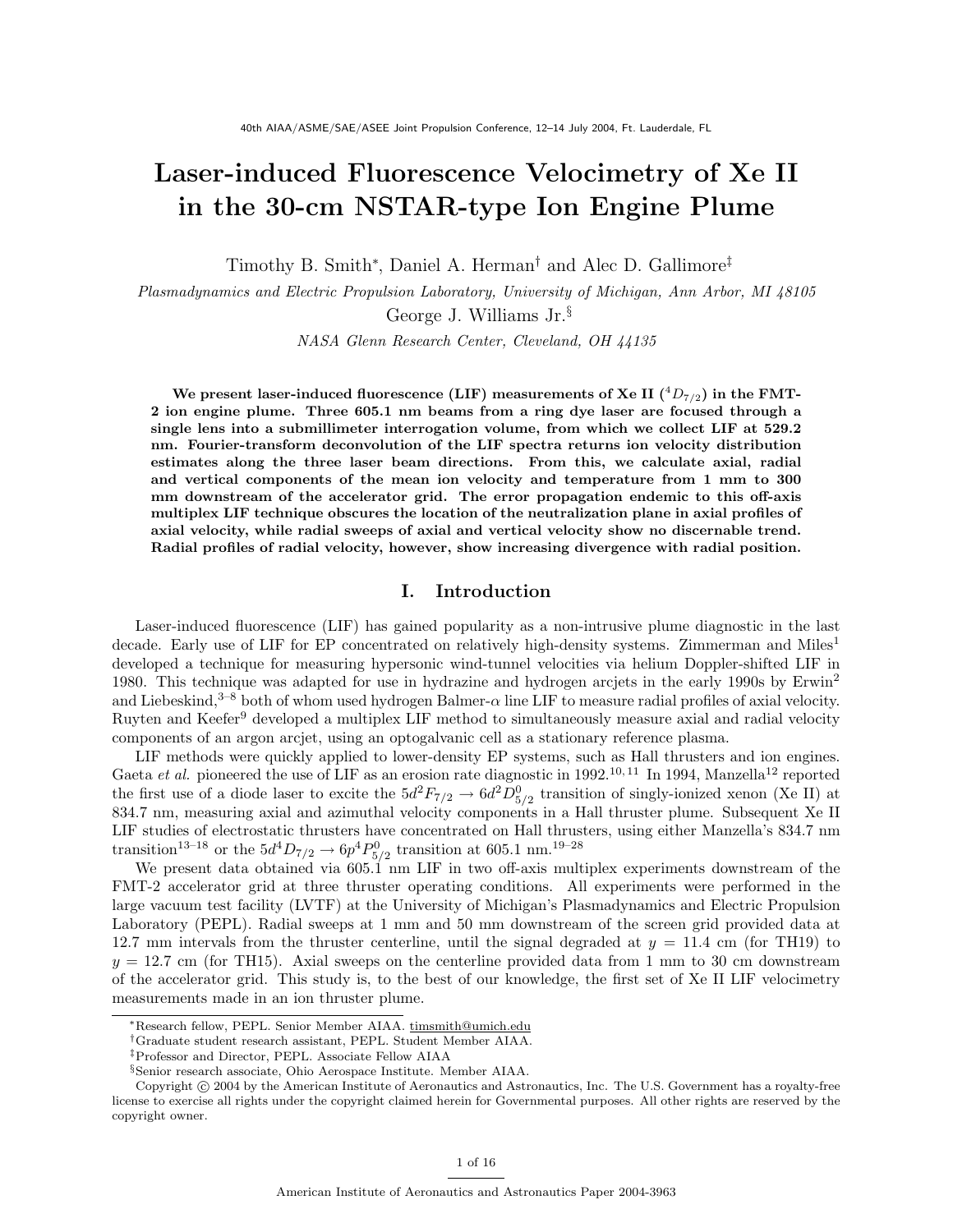# II. Theory

In LIF, the wavelength of a narrow-linewidth tunable laser is swept through an absorption line of a plasma species, such as singly-ionized xenon (Xe II). Focusing optics direct this laser beam along a "beamwise" direction vector  $\mathbf{k} \equiv \mathbf{k}/|\mathbf{k}|$ , where k is the beam's wave vector. Collection optics on another (usually perpendicular) axis sample the fluorescence emitted by absorbing particles in the interrogation volume. This interrogation volume, an ellipsoid defined by the intersecting beams, can be less than a millimeter on a side. Wavelength filtering and lock-in detection keep the LIF signal from being swamped by the bright light background typical of EP devices.

## A. Line broadening

Consider a light source with vacuum wavelength  $\lambda$  and frequency  $\nu = c/\lambda$ . An observer who is stationary with respect to the light source will see light at the same frequency  $\nu$ . An observer moving towards the light source will see a bluer  $(i.e.,$  higher-frequency) light than the stationary viewer, while an observer moving away from the light source will see a redder  $(i.e.,$  lower-frequency) light.

In LIF, this Doppler effect appears as a shift in the resonant frequency  $\nu_0$  as the laser is scanned over a very short frequency range. The change in photon frequency  $\Delta \nu = \nu - \nu_0$  for a particle with velocity **v** passing through a light beam of wave vector k is

$$
\triangle \nu = -\frac{\mathbf{k} \cdot \mathbf{v}}{2\pi}.
$$
 (1)

Given a beamwise velocity component  $v_k \equiv \mathbf{v} \cdot \hat{\mathbf{k}}$ , Eqn. 1 gives the beamwise velocity-to-frequency transformations

$$
\nu = \left(1 - \frac{v_k}{c}\right)\nu_0 \tag{2}
$$

$$
v_k = \left(1 - \frac{\nu}{\nu_0}\right)c. \tag{3}
$$

A swarm of particles with a normalized velocity distribution  $f(\mathbf{v})$  will also "see" the frequency of incoming photons shifted by the relative velocity of the particle in the direction of the photon. The resulting Doppler lineshape will be shifted by the beamwise bulk velocity  $u_k = \langle \mathbf{v} \cdot \mathbf{k} \rangle$  and broadened by the thermal width of the beamwise distribution  $f(v_k)$ . The generalized Doppler lineshape  $d(\nu)$ , when properly normalized so that

$$
\int_{-\infty}^{\infty} d(\nu) \, d\nu = 1,\tag{4}
$$

is given by

$$
d(\nu) = \frac{c}{\nu_0} f\left(\left[1 - \frac{\nu}{\nu_0}\right] c\right). \tag{5}
$$

When  $f(v_k)$  is a one-dimensional stationary Maxwellian of the form

$$
f_m(v_k) = \left(\frac{M}{2\pi kT}\right)^{1/2} \exp\left(-\frac{Mv_k^2}{2kT}\right),\tag{6}
$$

Eqn. 5 takes the familiar form $40$ 

$$
d_m(\nu) = \frac{c}{\nu_0} \left(\frac{M}{2\pi kT}\right)^{1/2} \exp\left(-\frac{Mc^2}{2kT} \left[\frac{\nu - \nu_0}{\nu_0}\right]^2\right). \tag{7}
$$

In species with no hyperfine structure (hfs), the LIF spectrum  $i(\nu)$  is the convolution of the Doppler broadening with the natural (or lifetime) broadening function

$$
l(\nu) = \frac{\Delta \nu_n}{2\pi} \frac{1}{(\nu - \nu_0)^2 + (\Delta \nu_n/2)^2}
$$
(8)

## 2 of 16

American Institute of Aeronautics and Astronautics Paper 2004-3963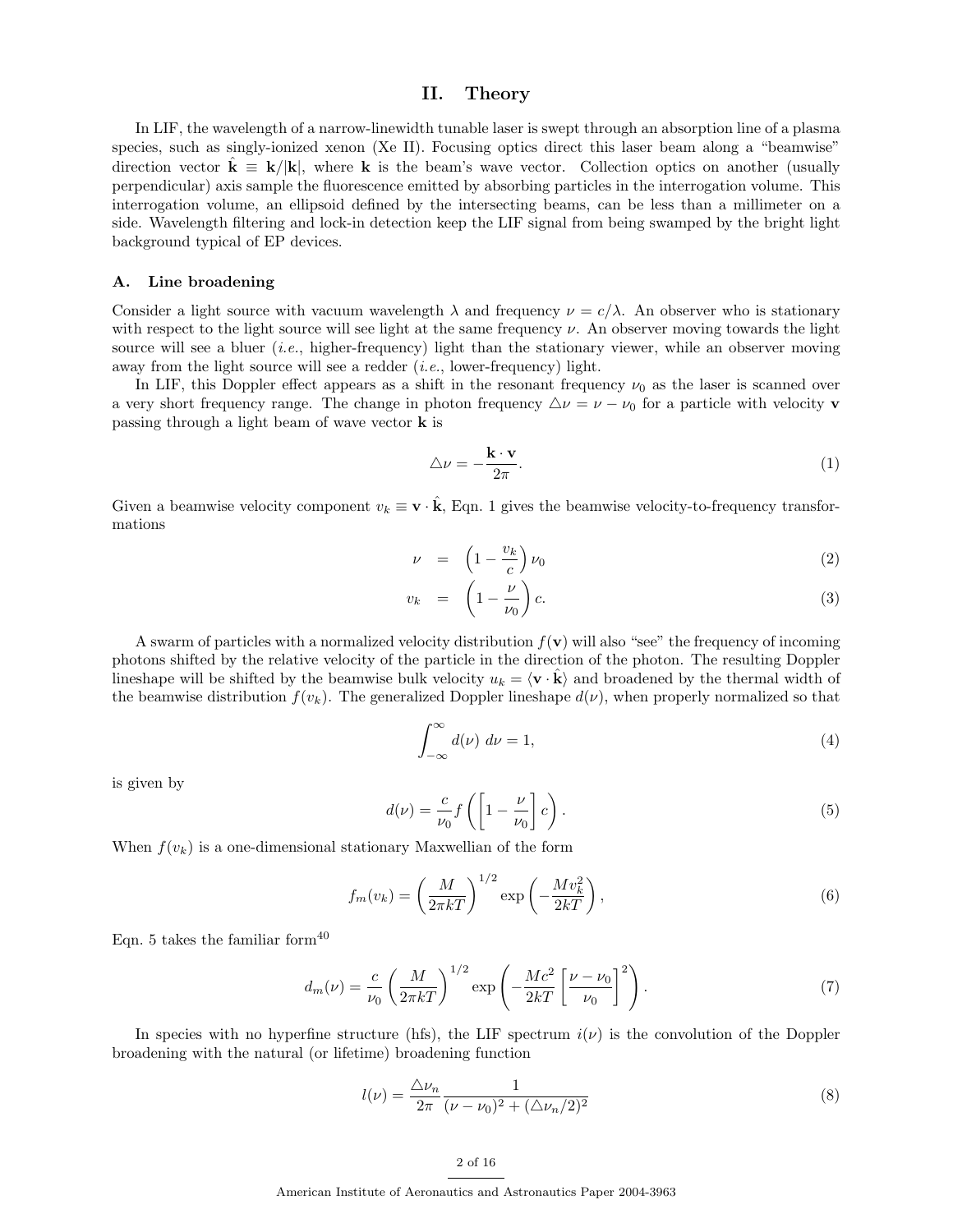where  $\Delta \nu_n = A_j/(2\pi)$  is the natural linewidth for state j. This Lorentzian function is usually much narrower for warm gases than the Doppler broadening. In this case, the natural broadening can be replaced by a Dirac delta function,

$$
i(\nu) = d(\nu) \otimes l(\nu) \approx d(\nu) \otimes \delta(\nu) = d(\nu), \tag{9}
$$

letting us directly transform the LIF spectrum into an excellent approximation of the beamwise velocity distribution. The similarity between LIF spectra and  $f(v_k)$  is good enough that LIF measurements in  $\bar{\text{barium}}^{29-31}$  and argon<sup>32</sup> plasmas have been reported as velocity distributions.

## B. Hyperfine structure

In xenon (and other species with hfs), the LIF spectrum can be modeled as the convolution of the hyperfine splitting function  $h(\nu)$  with natural and Doppler broadening functions,

$$
i(\nu) = h(\nu) \otimes l(\nu) \otimes d(\nu). \tag{10}
$$

The hyperfine splitting  $h(\nu)$  is a series of n Dirac delta functions,

$$
h(\nu) = \sum_{j=1}^{n} p_j \delta(\nu - \nu_j).
$$
 (11)

where  $\nu_j$  is the j<sup>th</sup> hyperfine line center and  $p_j$  is the j<sup>th</sup> hyperfine line intensity. The  $5d^4D_{7/2} \rightarrow 6p^4P_{5/2}^0$ transition of Xe II has  $n = 19$  such hyperfine splittings.

Hyperfine structure consists of two components. Isotopic splitting is caused by the mass and nuclear volume differences between isotopes in the sample. Nuclear-spin splitting is caused by the coupling between the nuclear spin I and the total electronic angular momentum J.

There are nine stable isotopes of xenon, seven of which have natural abundances greater than one percent. Each of these isotopes causes a slightly different transition energy  $E_{ij}$ , resulting in isotopic splitting. This model uses naturally-occurring xenon isotopic abundances<sup>33</sup> and shifts for the  $5d$  <sup>4</sup> $D_{7/2}$  –  $6p$  <sup>4</sup> $P_{5/2}^0$  transition taken from the fast ion-beam LIF surveys of Bingham  $et$   $al.^{34}$  and Borghs  $et$   $al.^{35}$ 

Seven of the nine stable isotopes of xenon have even atomic mass, resulting in no nuclear spin I. The two isotopes with an odd atomic mass, however, have non-zero nuclear spin quantum numbers I. The lighter isotope, <sup>129</sup>Xe, has  $I = 1/2$ , while <sup>131</sup>Xe has  $I = 3/2$ . These non-zero nuclear spins cause nuclear-spin splitting of the atomic energy levels. This nuclear-spin splitting is 1 to 2 orders of magnitude broader than the isotopic splitting, and provides most of the  $5d^{4}D_{7/2} - 6p^{4}P_{5/2}^{0}$  line's characteristic shape.

The total angular momentum  $\mathbf{F} = \mathbf{I} + \mathbf{J}$  takes quantum number values

$$
F = I + J, I + J - 1, \dots, |I - J| \tag{12}
$$

where  $J$  is the total electronic angular momentum quantum number.<sup>36</sup> The extra term energy due to nuclear-spin splitting is given  $bv^{37}$ 

$$
E_{\rm nss} = A\frac{C}{2} + BD,\tag{13}
$$

where  $A$  is the nuclear magnetic dipole interaction constant,  $B$  is the nuclear electric quadrupole interaction constant, and the terms

$$
C = F(F + 1) - I(I + 1) - J(J + 1)
$$
\n(14)

and

$$
D = \frac{(3C/4)(C+1) - I(I+1)J(J+1)}{2I(2I-1)J(2J-1)}
$$
\n(15)

contain the nuclear spin-orbit interactions. This model uses Bröstrom's nuclear-spin structure constants for the Xe II  $5d$   $^{4}D_{7/2}$  and  $6p$   $^{4}P_{5/2}^{0}$  energy levels.<sup>38</sup>

The transition rule for nuclear-spin splitting is  $\Delta F \equiv F - F' = [0, \pm 1]$ , where F is the upper and F ′ is the lower state's total angular momentum quantum number. (The zero-zero transition is forbidden,  $F = 0 \nrightarrow F' = 0.$  Figure 1 shows the fine structure and nuclear-spin splitting for the 5d  ${}^4D_{7/2} - 6p~{}^4P_{5/2}$ line.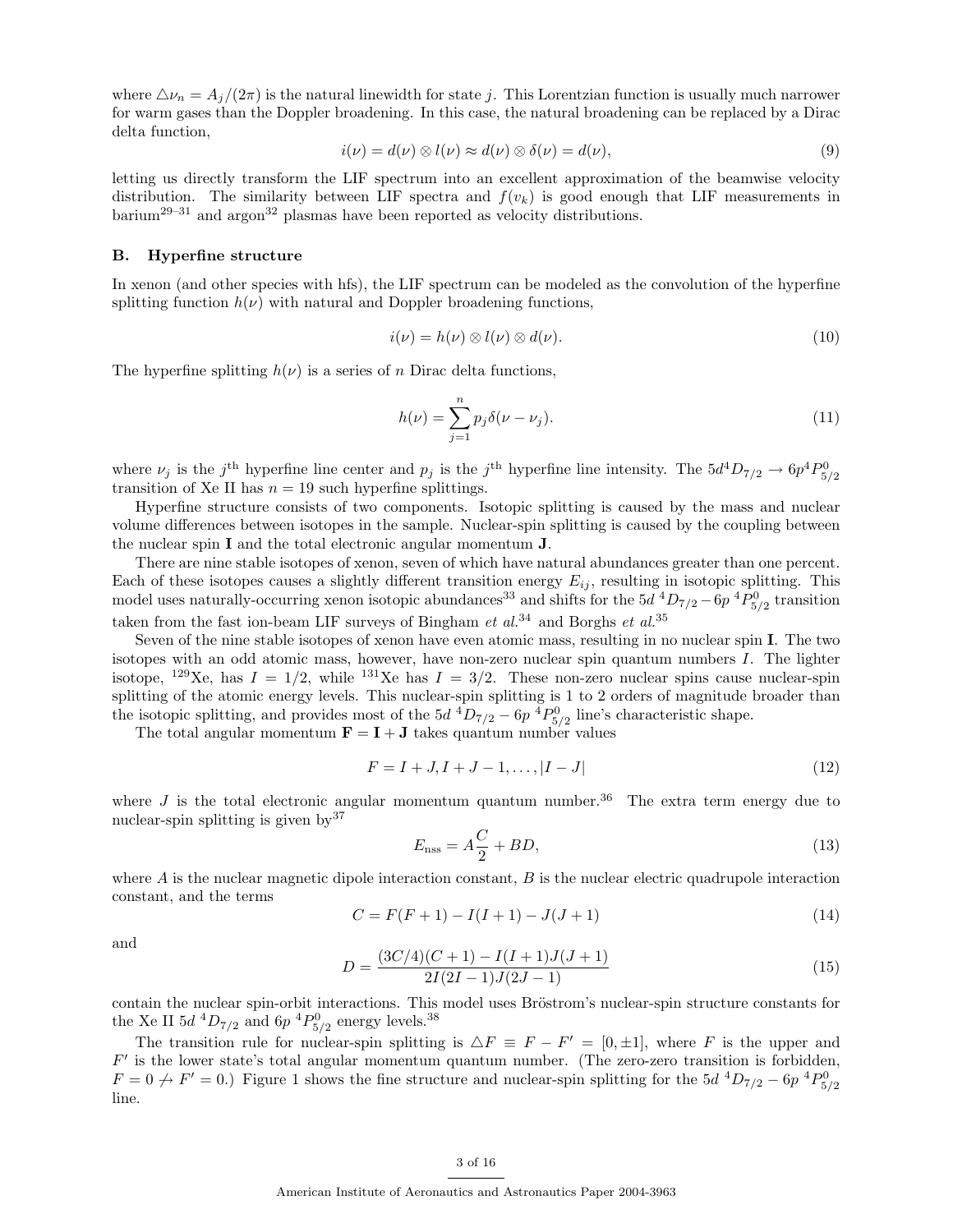

Figure 1. Fine and hyperfine structure of Xe II LIF.

The relative intensity of each nuclear-spin split component is given for a  $J \to J - 1$  transition by<sup>39</sup>

$$
I(F \to F - 1) \propto \frac{P(F)P(F - 1)}{F}
$$
\n(16)

$$
I(F \to F) \quad \propto \quad \frac{(2F+1)}{F(F+1)} P(F) Q(F) \tag{17}
$$

$$
I(F - 1 \to F) \propto \frac{Q(F)Q(F - 1)}{F}
$$
\n(18)

where  $P(F) = (F + J)(F + J + 1) - I(I + 1)$  and  $Q(F) = I(I + 1) - (F - J)(F - J + 1)$ .

For the isotopes with even mass numbers (i.e., without nuclear-spin splitting), the line intensity  $p_i$  is linearly proportional to the naturally-occurring abundance for each isotope. The line intensities of  $^{129}Xe$ and <sup>131</sup>Xe are linearly proportional to the product of the isotopic abundance and the relative intensity of the nuclear-spin split components. Table 1 presents hyperfine line intensities  $p_j$  and line centers  $\nu_j$  (relative to  $\nu_0$ , the line center for <sup>132</sup>Xe) for the 605.1 nm absorption hyperfine splitting model of Eqn. 11.

## C. Deconvolution

Figure 2(a) shows the LIF spectrum from a perfectly cold stationary plasma, where the velocity distribution  $f(\mathbf{v}) = \delta(\mathbf{v})$ . This can be described by the convolution

$$
c(\nu) = h(\nu) \otimes l(\nu),\tag{19}
$$

so that Eqn. 10 becomes

$$
i(\nu) = c(\nu) \otimes d(\nu). \tag{20}
$$

Given the Fourier transforms  $C(\tau)$  and  $D(\tau)$  of the cold-plasma and Doppler broadening functions  $c(\nu)$  and  $d(\nu)$ , the convolution theorem states that Eqn. 20 is equivalent to the product

$$
I(\tau) = C(\tau)D(\tau) \tag{21}
$$

where  $I(\tau)$  is the Fourier transform of  $i(\nu)$ . It then follows that the Fourier transform quotient

$$
D(\tau) = I(\tau) / C(\tau) \tag{22}
$$

is equivalent to the deconvolution

$$
d(\nu) = i(\nu) \oslash c(\nu) \tag{23}
$$

American Institute of Aeronautics and Astronautics Paper 2004-3963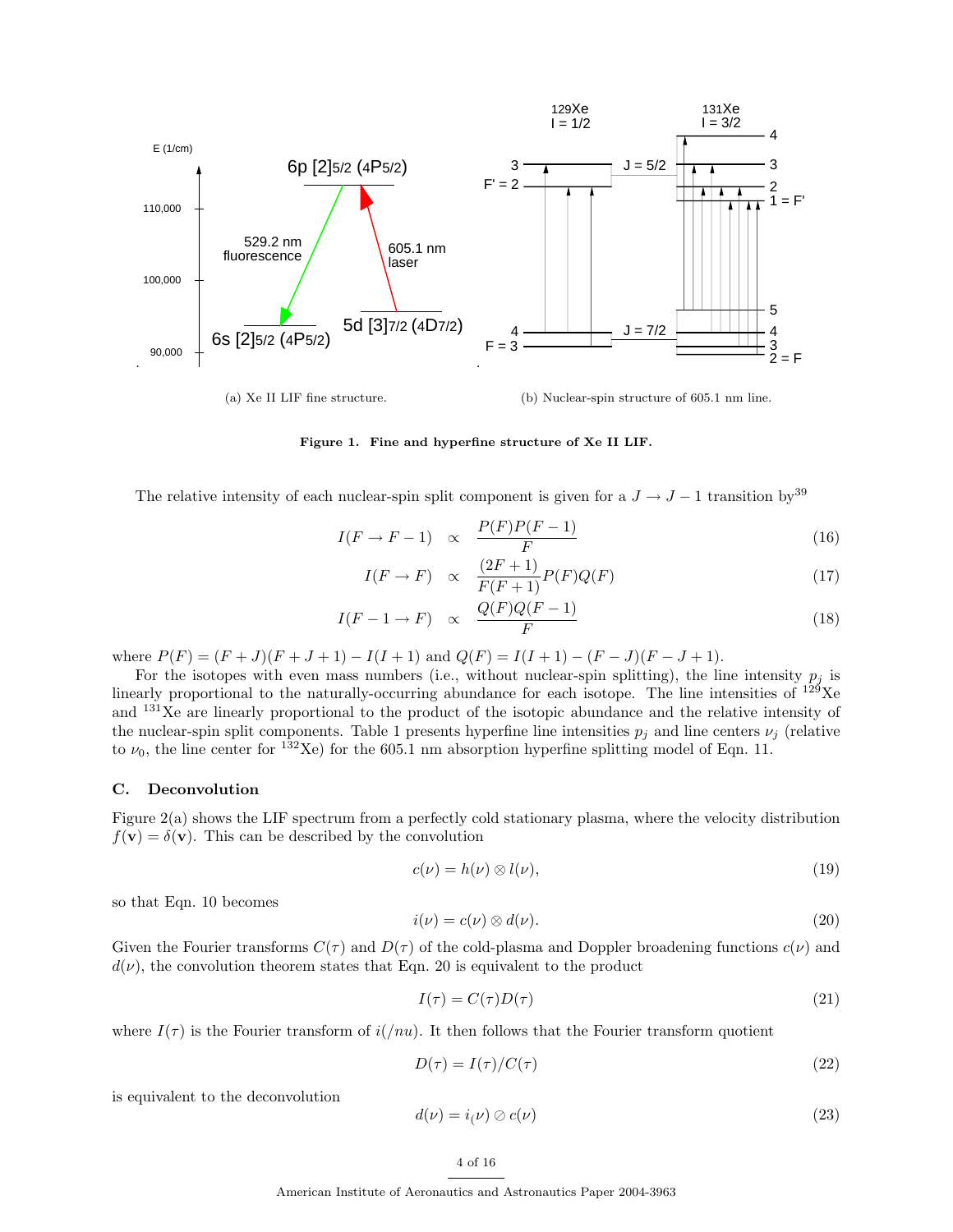| line           | mass |                |                | shift           | intensity | line      | mass |                |                | shift           | intensity |
|----------------|------|----------------|----------------|-----------------|-----------|-----------|------|----------------|----------------|-----------------|-----------|
| $\dot{j}$      | М    | F              | $F^{\prime}$   | $\nu_i - \nu_0$ | $p_i$     | $\dot{j}$ | М    | F              | $F^\prime$     | $\nu_i - \nu_0$ | $p_i$     |
|                | amu) | ۸              | $(-)$          | (MHz)           | $(-)$     |           | amu) | $(-)$          | $\overline{a}$ | (MHz)           | $(-)$     |
| $\theta$       | 124  |                |                | 336.6           | 0.000096  | 10        | 131  | 3              | $\overline{2}$ | $-1335.2$       | 0.037821  |
| 1              | 126  | -              |                | 252.4           | 0.000090  | 11        | 131  | 3              | 3              | 170.2           | 0.008273  |
| $\overline{2}$ | 128  | -              | $\overline{a}$ | 172.0           | 0.019200  | 12        | 131  | 3              | $\overline{4}$ | 2014.1          | 0.000236  |
| 3              | 129  | 3              | $\overline{2}$ | 2718.3          | 0.110167  | 13        | 131  | $\overline{4}$ | 3              | $-406.1$        | 0.053186  |
| $\overline{4}$ | 129  | 3              | 3              | $-2194.8$       | 0.005508  | 14        | 131  | $\overline{4}$ | $\overline{4}$ | 1437.8          | 0.006382  |
| 5              | 129  | $\overline{4}$ | 3              | $-182.5$        | 0.148725  | 15        | 131  | 5              | $\overline{4}$ | 641.3           | 0.072806  |
| 6              | 130  | -              |                | 83.6            | 0.040800  | 16        | 132  |                |                | 0.0             | 0.268900  |
| 7              | 131  | $\overline{2}$ | $\mathbf{1}$   | $-2000.4$       | 0.026475  | 17        | 134  |                |                | $-75.8$         | 0.104400  |
| 8              | 131  | $\overline{2}$ | $\overline{2}$ | $-938.5$        | 0.006304  | 18        | 136  |                |                | $-140.9$        | 0.088700  |
| 9              | 131  | $\overline{2}$ | 3              | 566.9           | 0.000315  |           |      |                |                |                 |           |

Table 1. Hyperfine line shifts and intensities for Xe II  $5d^4D_{7/2} - 6p^4P_{5/2}^0$ .

which can be converted to a beamwise velocity distribution estimate by the transformation

$$
\hat{f}(v_k) = \frac{1}{\lambda_0} d\left(\left[1 - \frac{v_k}{c}\right] \nu_0\right). \tag{24}
$$

This simple inverse filter approach, though theoretically sound, quickly collapses for realistic signal-tonoise ratios. Deconvolution methods tend to preferentially amplify high-frequency noise.<sup>41</sup> We have found<sup>28</sup> that low-pass filtering of the deconvolved velocity distribution estimate  $\hat{f}(v_k)$  with a Gaussian function reduces the noise amplification factor to an acceptable level, at the cost of discarding some high-frequency information along with the noise.

## D. Beam injection

In the original multiplex technique developed by Keefer  $et al.^9$  a large focusing lens is placed so its optical axis is perpendicular to the thruster axis. Two parallel beams, which are chopped at different frequencies to aid phase-locked amplification, are directed to the lens. One beam, which passes through the center of the lens, is called the "radial" beam; the other, which enters the lens upstream of its center, is called the "axial"



Figure 2. Cold-plasma and warm-plasma spectra for the Xe II  $5d^4D_{7/2}$  –  $6p^4P^0_{5/2}$  line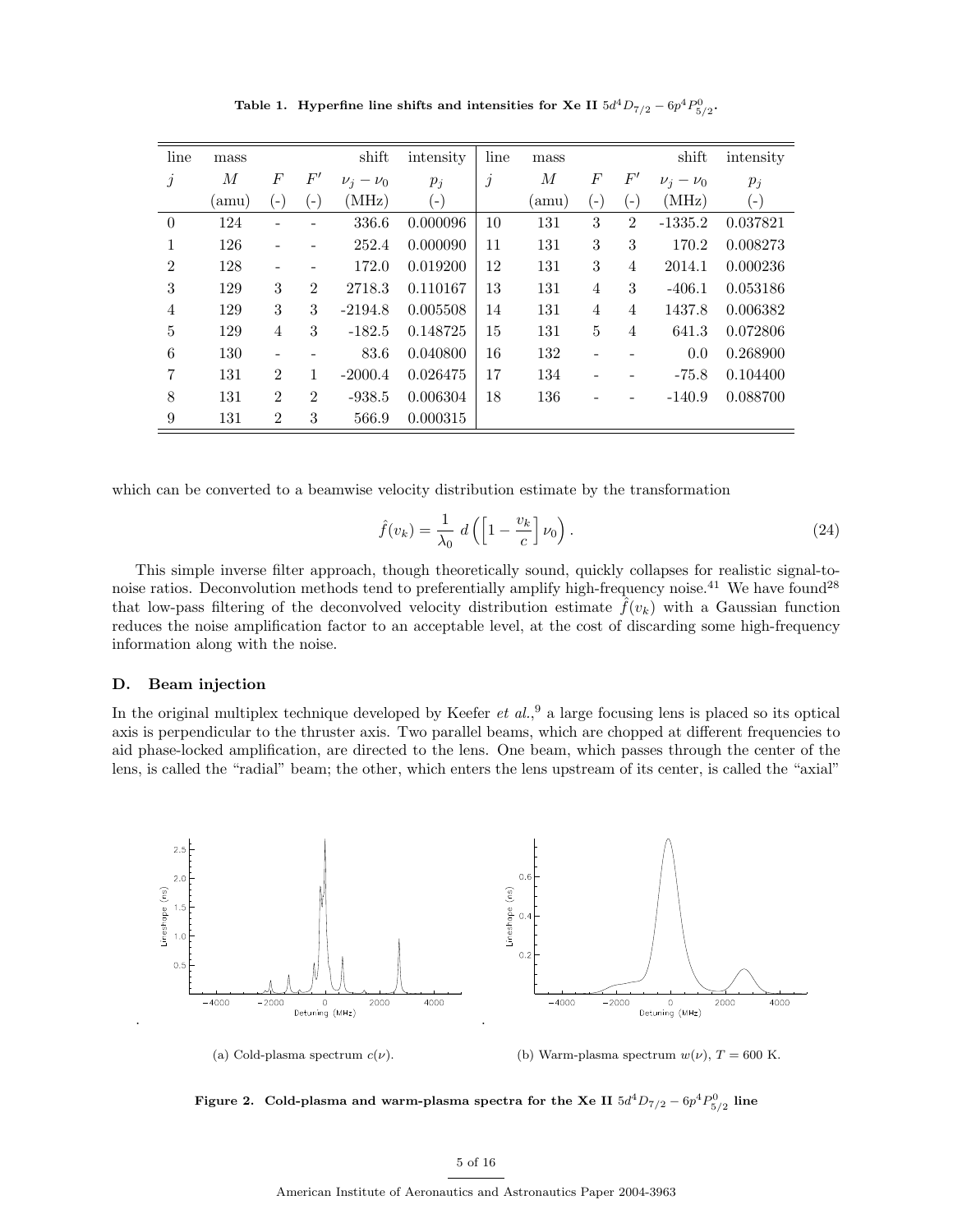beam. Both beams are focused by the lens, meeting at the LIF interrogation point. A collection lens, placed so its optical axis is perpendicular to both the thruster and focusing lens axes, sends LIF from both beams through a monochromator to a photomultiplier tube (PMT). The resulting current signal is passed to the lock-in amplifiers, which separate out each beam's LIF signal.

Fig. 3 shows the beam propagation axes relative to the thruster for the three-beam off-axis multiplex technique perfected by Williams  $et \ al.<sup>23-25</sup> In$ this variant, the focusing lens axis is pointed downward, so that the center beam is "vertical" (rather than "radial"), with a direction vector  $\hat{\mathbf{v}}$ . The "offaxial" beam enters downstream of the lens center, emerging at an angle  $\alpha$  from the vertical beam along a beam direction vector  $\hat{a}$ , on a plane parallel to the thruster axis. Finally, the third (or "off-radial") beam enters to one side of the lens center, emerging at an angle  $\beta$  from the vertical beam along a beam direction vector  $\hat{\mathbf{r}}$ , on a plane perpendicular to the thruster axis.

Decomposed onto a set of axes orthogonal to the thruster, the beam direction vectors are

$$
\hat{\mathbf{v}} = -\hat{\mathbf{z}} \tag{25}
$$

$$
\hat{\mathbf{a}} = -\sin\alpha \hat{\mathbf{x}} - \cos\alpha \hat{\mathbf{z}} \tag{26}
$$

$$
\hat{\mathbf{r}} = -\sin\beta\hat{\mathbf{y}} - \cos\beta\hat{\mathbf{z}}.\tag{27}
$$



Figure 3. Beam and thruster orthogonal axes for the off-axis multiplex technique.

Thus, the beamwise bulk velocity components  $u_v$ ,  $u_a$  and  $u_r$  (measured by the Doppler shift relative

to a stationary reference plasma) can be readily transformed to thruster coodinates by

 $u$ 

$$
u_x = -\frac{u_a + u_v \cos \alpha}{\sin \alpha} \tag{28}
$$

$$
y = -\frac{u_r + u_v \cos \beta}{\sin \beta} \tag{29}
$$

$$
u_z = -u_v \tag{30}
$$

Unfortunately, the small laser beam convergence angles needed to avoid vignetting can cause significant errors in the above transformation. Consider an off-axial velocity uncertainty of  $\Delta u_a$ ; even in the absence of angular uncertainty or vertical velocity uncertainty, the true axial (x-component) uncertainty is  $\Delta u_x = \Delta u_a / \sin \alpha$ . Furthermore, the proportional axial velocity uncertainty with respect to angular error is

$$
\frac{1}{u_x}\frac{\partial u_x}{\partial \alpha} = \frac{u_z}{u_x} - \cot \alpha.
$$
\n(31)

Thus, both velocity errors and angular errors diverge rapidly at small angles. For instance, at  $\alpha = 10^{\circ}$ , independant 2% random errors in  $u_z$  and  $u_a$ , combined with a 2% bias in angular measurement, result in a  $20\%$  error in the calculated axial velocity  $u_x$ .

Transforming the beamwise temperatures to axes orthogonal to the thruster is less straightforward, as it requires two major assumptions. The first assumption, that the orthogonal velocity distribution projections

$$
f_x(v_x) = \int_{-\infty}^{\infty} \int_{-\infty}^{\infty} f(\mathbf{v}) dv_y dv_z \tag{32}
$$

$$
f_y(v_y) = \int_{-\infty}^{\infty} \int_{-\infty}^{\infty} f(\mathbf{v}) dv_x dv_z \tag{33}
$$

$$
f_z(v_z) = \int_{-\infty}^{\infty} \int_{-\infty}^{\infty} f(\mathbf{v}) \, dv_y \, dv_z \tag{34}
$$

are drifting Maxwellians, is implicit in the term "temperature," and is a reasonable way to quickly summarize the distribution in terms of bulk velocity and temperature components. The second assumption, that the velocity distributions along the orthogonal axes are statistically independant (*i.e.*,  $f(\mathbf{v}) = f_x(v_x)f_y(v_y)f_z(v_z)$ ),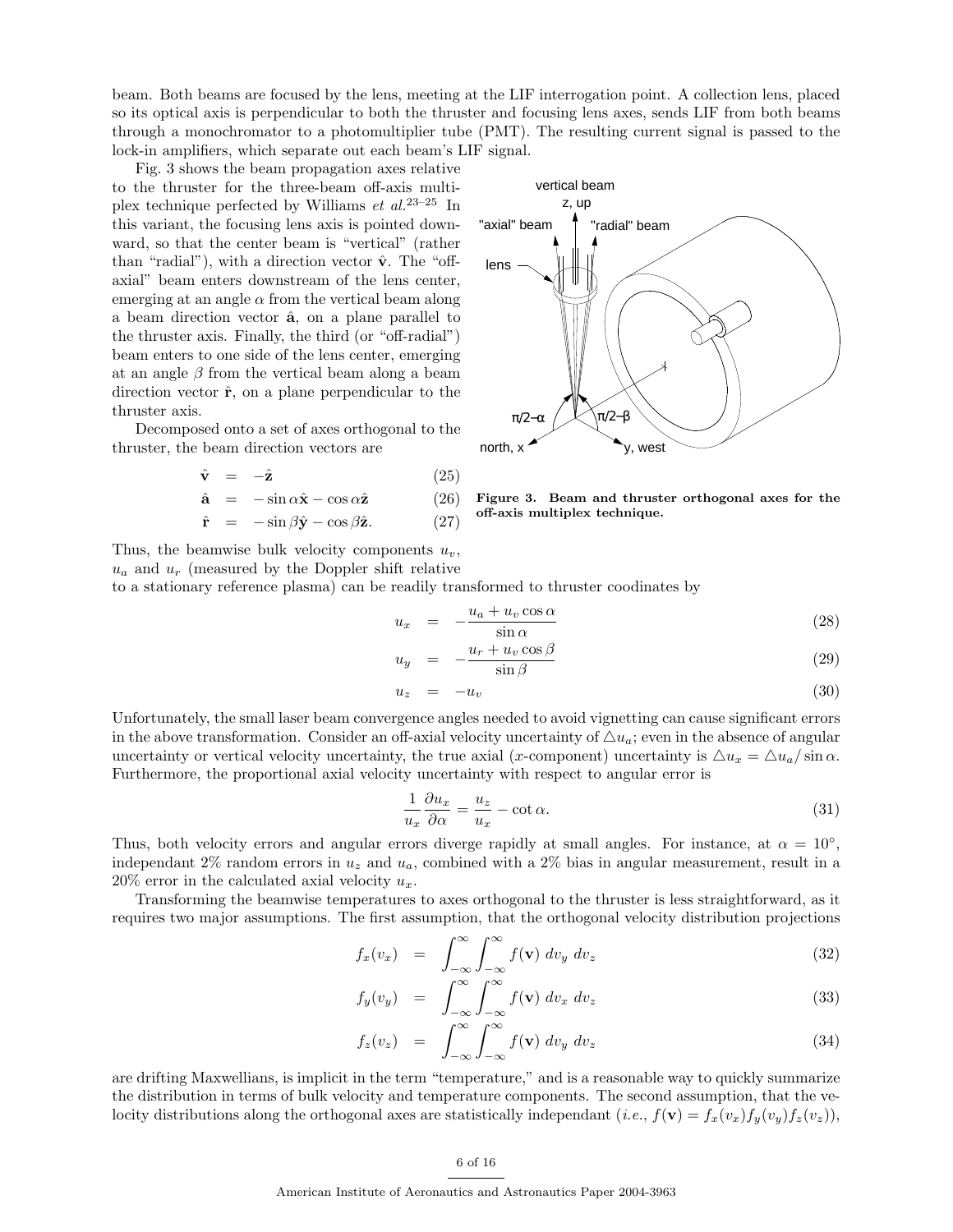is less supportable; any tilting of the two-dimensional velocity distribution contours with respect to the thruster axes makes this second assumption invalid. However, we currently have no reason to suppose that this assumption is not valid in electrostatic thruster plumes.

If we make this simplifying assumption, we can model the two-dimensional contours of  $f_{xz}(v_x, v_z)$  and  $f_{xy}(v_x, v_y)$  as untilted ellipses in velocity space. Since the velocity FWHM of a Maxwellian is

$$
\text{FWHM} = \sqrt{8 \ln 2 \frac{kT}{M}},\tag{35}
$$

this untilted ellipse model implies that the off-axial temperature  $T_a$ , the axial temperature  $T_x$  and the vertical temperature  $T_v$  are related by

$$
\cos^2 \alpha + \left(\frac{T_v}{T_x}\right)^2 \sin^2 \alpha = \left(\frac{T_v}{T_a}\right)^2.
$$
\n(36)

Solving for the axial temperature yields

$$
T_x = T_v \left[ \frac{(T_v/T_a)^2 - 1}{\cos^2 \alpha} + 1 \right]^{-1/2}
$$
\n(37)

for  $\alpha \neq 0$  and  $T_v/T_a > \sin \alpha$ . By the same train of logic, the radial (*i.e.*, *y*-component) temperature is

$$
T_y = T_v \left[ \frac{(T_v/T_r)^2 - 1}{\cos^2 \beta} + 1 \right]^{-1/2}
$$
\n(38)

for  $\beta \neq 0$  and  $T_v/T_r > \sin \beta$ .

# III. Apparatus and procedure

### A. Thruster

Figure 4 shows the FMT-2 ion thruster, one of the two 2.3-kW functional model thrusters (FMTs) developed as immediate predecessors to the engineering model (EMT) NSTAR thrusters. The EMT thrusters are the principal ground test versions of the NASA Solar Electric Propulsion Technology Application Readiness (NSTAR)  $\phi$ 30 cm ion engine, which was successfully used as the primary propulsion for the Deep Space 1 (DS-1) probe. Unlike the EMT, the FMT makes extensive use of 1100 grade  $(i.e.,$  soft) aluminum for components with low thermal loads or erosion rates. The discharge cathode and ion optics are identical to those used in the EMTs and flight thrusters (FTs).

The FMT-2 was assembled and modified at NASA GRC specifically for use at PEPL. These modifications include the addition of windows to the discharge chamber wall and plasma screen, allowing optical access for internal LIF studies.<sup>25</sup> Three 102 mm x 32 mm x 3 mm quartz windows are mounted in the top, bottom and right-hand side (looking downstream) of the discharge chamber wall, with the discharge cathode exit plane passing roughly just upstream of the window centers. Though the EMT and



Figure 4. Photograph of the FMT-2 ion thruster.

FT plasma screens are conformal, the FMT plasma screen is cylindrical, facilitating window placement. Two 127 mm x 45 mm x 1.5 mm quartz windows are mounted in the top and bottom of the plasma screen, while a 127 mm x 76 mm x 1.5 mm window on the plasma screen side reduces vignetting of the LIF signal.

The discharge and overall engine performance of the FMT at PEPL has been nearly identical to that of the flight engine over the entire throttling range of the NSTAR thruster.

#### B. Facility

All tests were performed in the  $\phi$ 6 × 9 m LVTF at PEPL. An adjustable 1.8 x 2.2 m graphite beam dump protected the north end cap and suppressed back sputtering caused by the ion beam. Four of the seven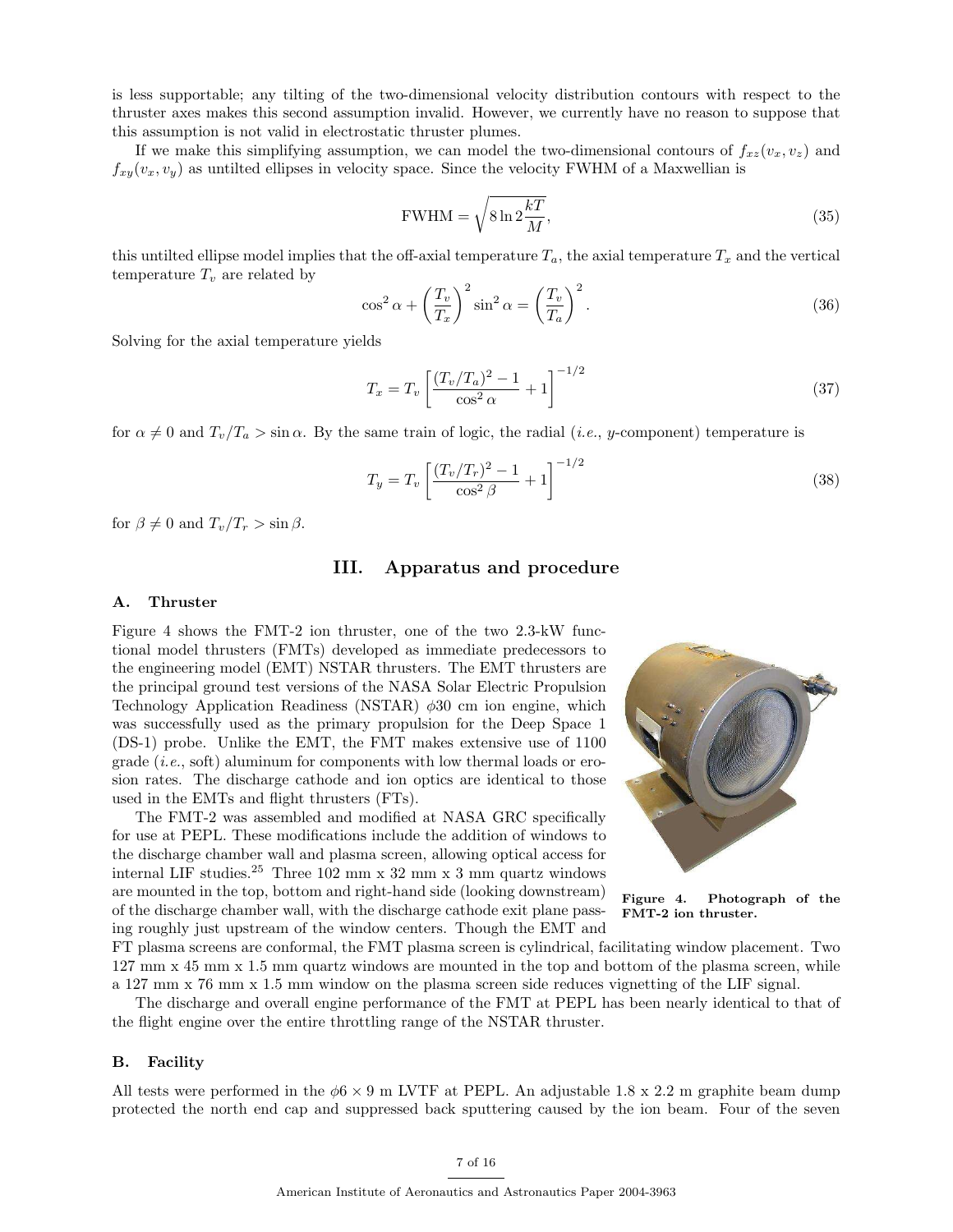available CVI Model TM-1200 Re-Entrant Cryopumps, each surrounded by a liquid nitrogen baffle, provided a xenon pumping speed measured at 140,000 l/s with a base pressure of less than  $2 \times 10^{-7}$  Torr. Two hotcathode gauges, a Varian model 571 on a valved extension to the LVTF wall and a Varian model UHV-24 nude gauge mounted inside the chamber, monitored the chamber pressure at high vacuum. Propellant flow to the discharge cathode, discharge chamber and neutralizer was manually controlled by needle valves and monitored by three Teledyne Hastings NALL-100G flowmeters, calibrated by a bubble flow meter to an accuracy within NASA specifications.<sup>25</sup>

The FMT was positioned on an axially-adjustable work platform spanning the LVTF centerline, which supports a custom positioning system developed by New England Affiliated Technologies (NEAT). This system consists of a 1.8 m (6 ft) linear stage in the radial (east-west) direction, mounted on a 0.9 m (3 ft) linear stage in the axial (north-south). Both lateral stages are PC-controlled by a custom LabView VI, with locational resolution on the order of 0.25 mm.

#### C. Laser and external optics

The laser system used in these experiments is a Coherent 899-29 Autoscan ring dye laser. This PC-controlled system has a nominal linewidth of 500 kHz, tuning repeatability of 50 MHz and a scanning range of over 100 GHz (in 10 GHz segments). PC-controlled scanning and data collection are synchronized by the Autoscan software.

Pumping for this dye laser is provided by an Coherent SBRC-R-DBW20/4 argon-ion laser, with a nominal broadband power rating of 25 W. With the intercavity assembly (ICA) removed, the dye laser can generate up to 2 W of tunable broadband light using Rhodamine-6G dye at 605 nm. With the ICA installed, the same system can provide anywhere from 300 to 450 mW of narrow-linewidth light at 605.1 nm.



(a) Laser division and modulation.

(b) Beam delivery and collection optics.

#### Figure 5. Optics and instrumentation schematic.

Fig. 5(a) shows a schematic of the optical table contents, which include the laser system, wavemeter, choppers and beamsplitting optics. A controlled atmosphere/low-dust enclosure (usually referred to as the laser room) protects these from the rest of the lab<sup>a</sup>. A high-reflecting  $\phi$ 25 mm mirror directs the laser beam into the conditioning optics. The first optic in this train is a  $25 \text{ mm} \times 25 \text{ mm} \times 1.6 \text{ mm}$  quartz slide, which sends a sampling beam to a Burleigh WA1000 wavemeter with a 0.1 pm resolution and a 1.0 pm accuracy between 400 nm and 1  $\mu$ m.

For off-axis multiplex LIF, we split the laser output into three beams with two 25 mm x 25 mm x 1.6 mm parallel-plate beamsplitters. Small high-reflecting mirrors on kinematic mounts send these beams down the LVTF beam tube, while micrometer stages holding the kinematic mounts allow fine adjustment of the distance between parallel beams. Since the large natural fluorescence at 529.2 nm would otherwise drown out the LIF signal, we chop the laser beam to permit phase-lock amplification of the LIF signal. Two beams pass through a Stanford SR541 two-frequency optical chopper, while the third beam passes through another

<sup>&</sup>lt;sup>a</sup>And vice versa.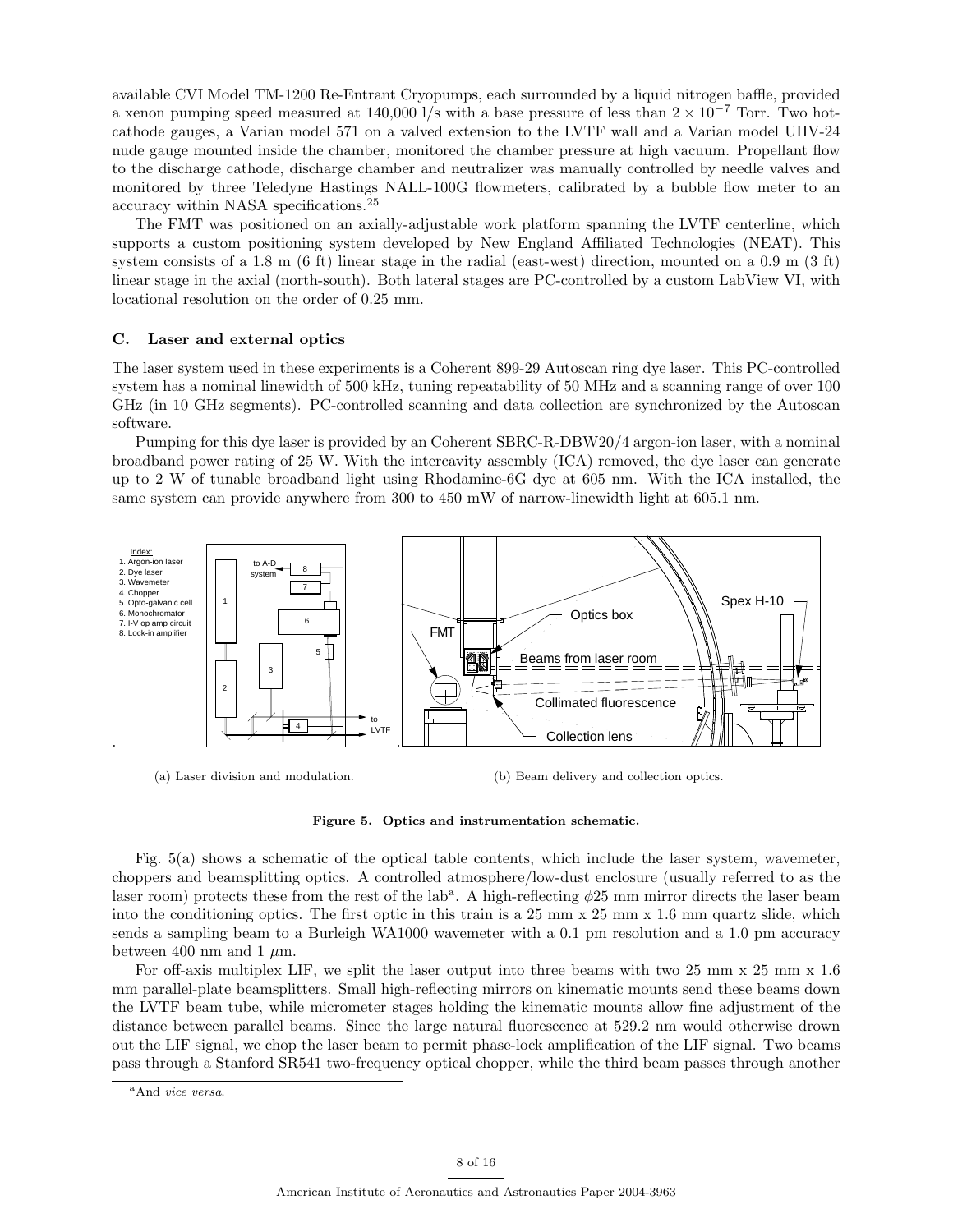chopper. The frequencies of all three beams must be kept well away from harmonics of the other beams; otherwise, aliasing within the lock-in amplifiers can cause cross-talk between LIF signals.

Another 25 mm quartz slide downstream of the chopper sends a sampling beam through the center of a Hamamatsu L2783-42 XeNe-Mo hollow-cathode optogalvanic cell filled with a Xe-Ne gas mixture.<sup>25</sup> A 250 V discharge across this optogalvanic cell gives a strong Xe II LIF signal, collected by a Chromex 500is monochromator with a Hamamatsu 928 photo-multiplier tube (PMT). An equivalent optogalvanic signal can be detected in the AC voltage drop across the cell's ballast resistor. Deconvolution of either signal provides a stationary reference for the distributions extracted from plume LIF.

Two φ100 mm protected silver mirrors in a periscope configuration (with the upfold mirror on the optical table and the downfold mirror on the LVTF window waterline) send the primary beams out of the laser room, down the beam tube and into the LVTF. Absorbent material lining the beam tube walls reduces internal reflections, and helps absorb reflections from the LVTF windows.

Figure 5(b) shows the LVTF beam handling setup for the off-axis multiplex technique. The LVTF optics box is a 318 mm x 394 mm x 220 mm graphite-lidded enclosure with anti-reflection (AR) coated windows, which protect its contents from sputtering deposition and erosion. This enclosure contains three square 100 mm mirrors on kinematic mounts, used to direct all three incoming beams through a focusing lens. Small adjustments of the  $\phi$ 100 mm upfold and downfold mirrors in the laser room steer the vertical beam to the center of the focusing lens. This lens focuses all three beams to sub-millimeter beam waists at the interrogation volume. During testing, this point remains fixed in space. To take LIF spectra at different points in the plume, we translate the thruster around the interrogation volume.

We use a small level during setup to ensure that the upper surface of this lens is level, and then temporarily place a second-surface mirror atop the focusing lens mount during setup and realignment. Small adjustments of the square 100 mm mirrors steer the retroreflected spots back to the laser room, ensuring that the vertical beam is plumb. When the retroreflected beam spots on the laser room upfold mirror overlay the original beam spots, the beams are also parallel. We measure beam spacing by replacing the retroreflection mirror with a gridded card, photographing the beam spots, and measuring the distances between spot centers in Photoshop; the standard deviation of multiple measurements provides an estimate of beam angle uncertainty.

The FMT has a  $\phi$ 0.2 mm tungsten wire loop attached to the forward edge of the side plasma screen window to facilitate laser alignment. Two separate AR windows protect the  $\phi$ 100 mm,  $f/2.5$  collection lens. After placing the laser focal volume on the alignment feature, we adjust the collection lens, sending a collimated<sup>b</sup> beam of scattered light through the LVTF window. During experiments, the collected fluorescence follows the same path.

The collimated fluorescence from the thruster plume is focused by a  $\phi$ 100 mm, f/5 lens onto a Spex H-10 monochromator with a Hamamatsu 928 PMT. This monochromator acts as a linewidth filter centered on the 529.2 nm fluorescence line. By holding a second-surface mirror flat against the monochromator entrance slits, we can use retroreflection of scattered light from the alignment pin to determine if the monochromator is aligned with the collection optics axis. Micrometer-driven rotation stages allow fine tilt and pan adjustment of the monochromator body. Stanford SR810 and SR850 DSP lock-in amplifiers, using a 1-second time constant, isolate the fluorescence components of these signals.

The Coherent 899-29 laser's Autoscan software collects and matches laser wavelength to the corresponding lock-in output. A scan rate of 60 s/10 GHz has proven to be sufficiently slow to ensure a reasonable signalto-noise ratio in most cases.

## IV. Results

We took three sets of data over two separate pumpdowns at thruster operating conditions TC 0 through TC 3. Both TC 0 and TC 1 were unneutralized, as the neutralizer failed to light for the first run. TC 0 and TC 2 replicated nominal full-power operating conditions for the FMT (1100 V screen potential and 1.75 A beam current), while TC 1 and TC 3 were run at atypically high beam current (1.78 A) and screen potentials. Our first attempt at high-power operation, TC 1, suffered from continual recycling, apparently caused by cyclic thermal expansion and sagging of the FMT's soft aluminum body. This made steady LIF measurement very difficult, and continued operation at TC 1 impractical. Subsequent high-voltage tests (TC 3) were at a slightly lower screen potential (1350 V), retaining the 1.79 A beam current.

Radial sweeps at 1 mm and 50 mm downstream of the screen grid provided data at 12.7 mm intervals

<sup>b</sup>Or slightly focusing, in order to avoid vignetting by the LVTF exit window.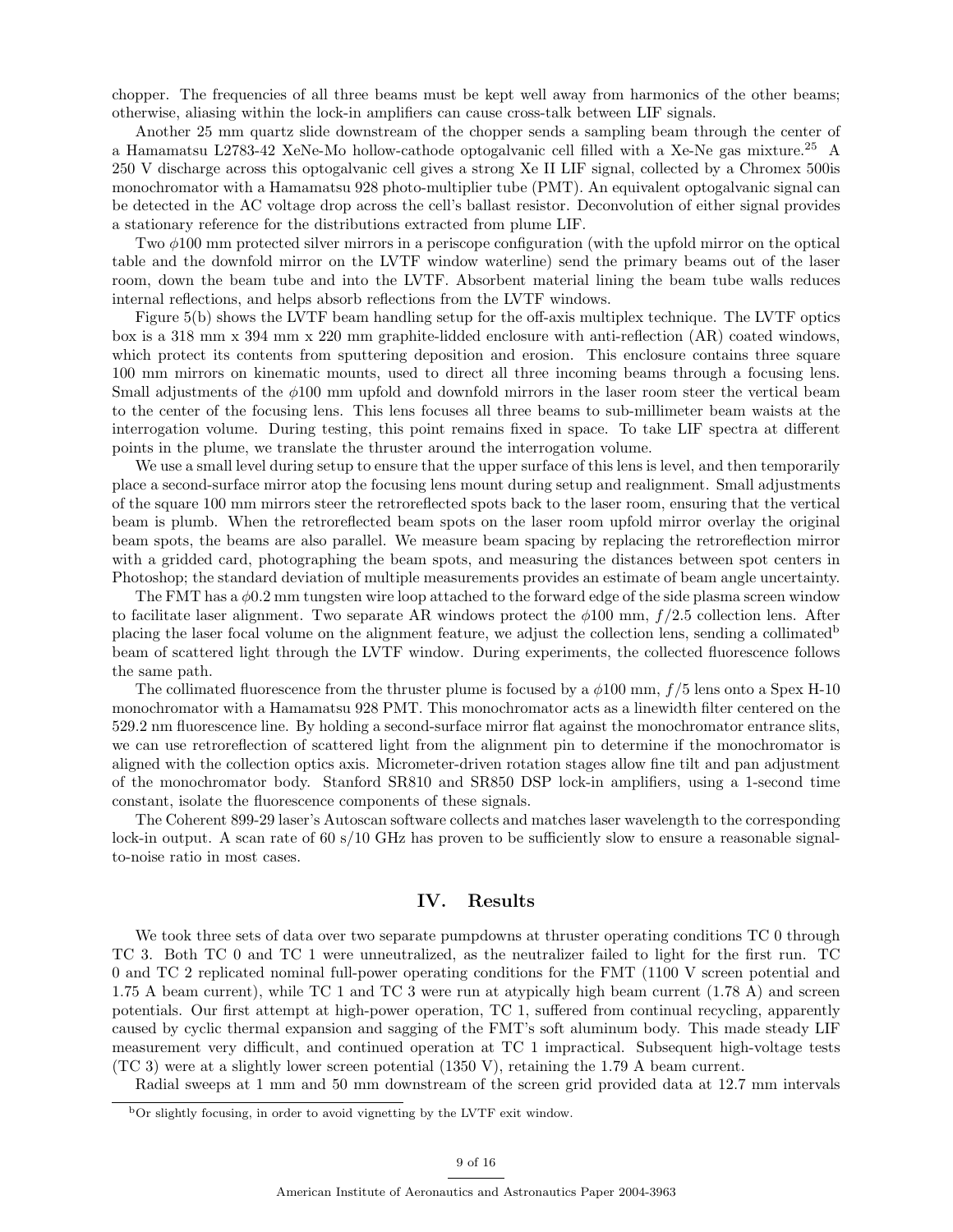|                               |                  | TC 0       | TC 1     | TC 2             | TC 3       | units      |
|-------------------------------|------------------|------------|----------|------------------|------------|------------|
|                               |                  | $\pmod{1}$ | (run 1   | $\text{run } 2)$ | $\pmod{2}$ |            |
| Discharge voltage             | $V_b$            | 25.56      | 25.00    | 25.38            | 24.86      | V          |
| Discharge current             | $I_d$            | 12.88      | 13.08    | 12.60            | 12.16      | A          |
| Beam current                  | $I_b$            | 1.75       | 1.78     | 1.74             | 1.79       | A          |
| Accelerator potential         | $V_a$            | $-180.0$   | $-241.1$ | $-180.0$         | $-245.0$   | V          |
| Screen potential              | $V_s$            | 1100       | 1429     | 1102             | 1325       | V          |
| Main flow rate                | $m_m$            | 22.6       | 22.6     | 22.6             | 22.6       | sccm       |
| Discharge cathode flow rate   | $\dot{m}_c$      | 3.80       | 4.20     | 3.80             | 4.20       | sccm       |
| Neutralizer cathode flow rate | $\dot{m}_n$      | 0.00       | 0.00     | 3.00             | 3.20       | sccm       |
| Facility pressure             | $\boldsymbol{P}$ | 2.9        | 2.9      | 2.9              | 2.9        | $\mu$ Torr |

Table 2. FMT-2 operating conditions.

from the thruster centerline, until the signal degraded at between 11.4 and 12.7 cm. Axial sweeps on the centerline provided data from 1 mm to 30 cm downstream of the accelerator grid.

## A. Radial sweeps near the exit plane



Figure 6. Deconvolved  $f(v)$  & curve-fit at TC 0,  $(x, y) = (0.140, 0.000)$  cm.

Figure 6 shows typical velocity distributions taken just downstream of the exit plane at TC 0. The solid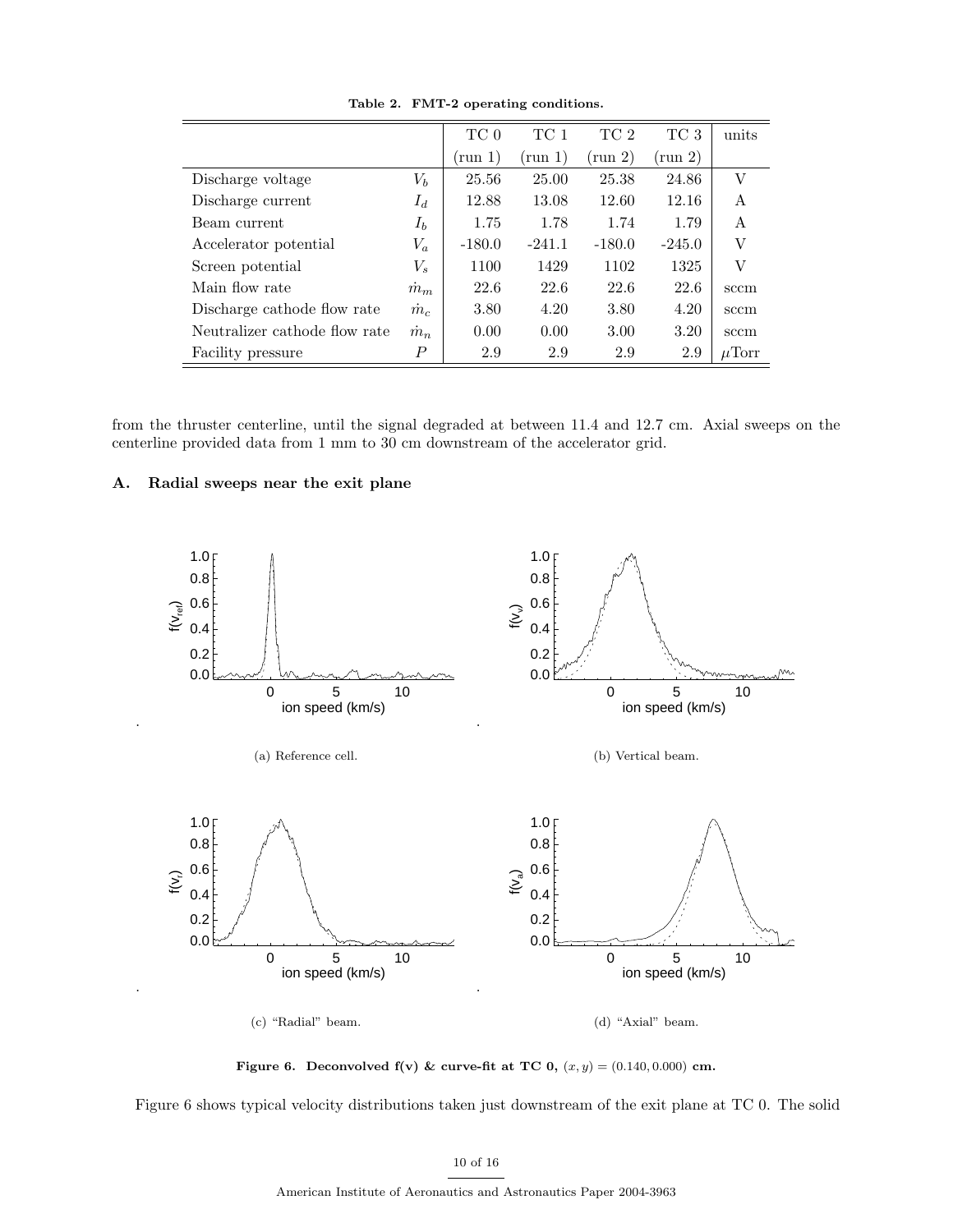line is the deconvolved distribution, while the dashed line is a Maxwellian curve-fit to a user-defined area within the major peak. Some postprocessing of the original laser scans was needed to avoid "scan joints," computational artifacts caused by the dye laser's attempts to recover the end point of the previous 10-GHz scan segment during an extended scan.



Figure 7. Ion velocity & energy vs. radial position at  $x = 0.142$  cm for TC 0.

Figure 7 shows the radial variation of ion velocity and energy along a plane 1.40 mm downstream of the FMT-2 accelerator grid at TC 0. The ion current immediately downstream of the accelerator grid is very highly concentrated into beamlets that pass through the grid apertures. Because of this concentrated ion current density, we had to hunt around the initial target radius in order to find a spot with enough ion density to provide a strong, clean LIF signal. This shows up in the somewhat irregular pattern of radial locations probed in this test.

Reasonable values for the ion axial energy  $E_x$  lie between the screen potential  $V_s$  and the total voltage  $V_T \equiv V_s - V_a$ ; at TC 0,  $V_s = 1100$  V and  $V_T = 1280V$ . Three points lie outside this range, but the mean axial velocity (42.3 km/s) remains reasonable, and the maximum velocity error is within 4% of the mean. Radial velocity tends to increase linearly with radial position, with a centerline radial velocity of 2.91 km/s that suggests the thruster axis is pointed slightly  $(3.9^{\circ})$  eastward. The vertical velocity is uniformly positive, with a mean value  $(1.12 \text{ km/s})$  that suggests the thruster is tilted slightly  $(1.5^{\circ})$  upwards.

Figure 8 shows the radial variation of ion velocity and energy 1.42 mm downstream of the FMT-2 accelerator grid at TC 3. Only one point is outside the expected  $V_s \leq E_x \leq V_T$  range; the mean axial velocity is 46.2 km/s, and the maximum velocity error is within 3.9% of the mean. Except for one point on the centerline, radial velocity tends to increase linearly with radial position, while vertical velocity shows no clear trend.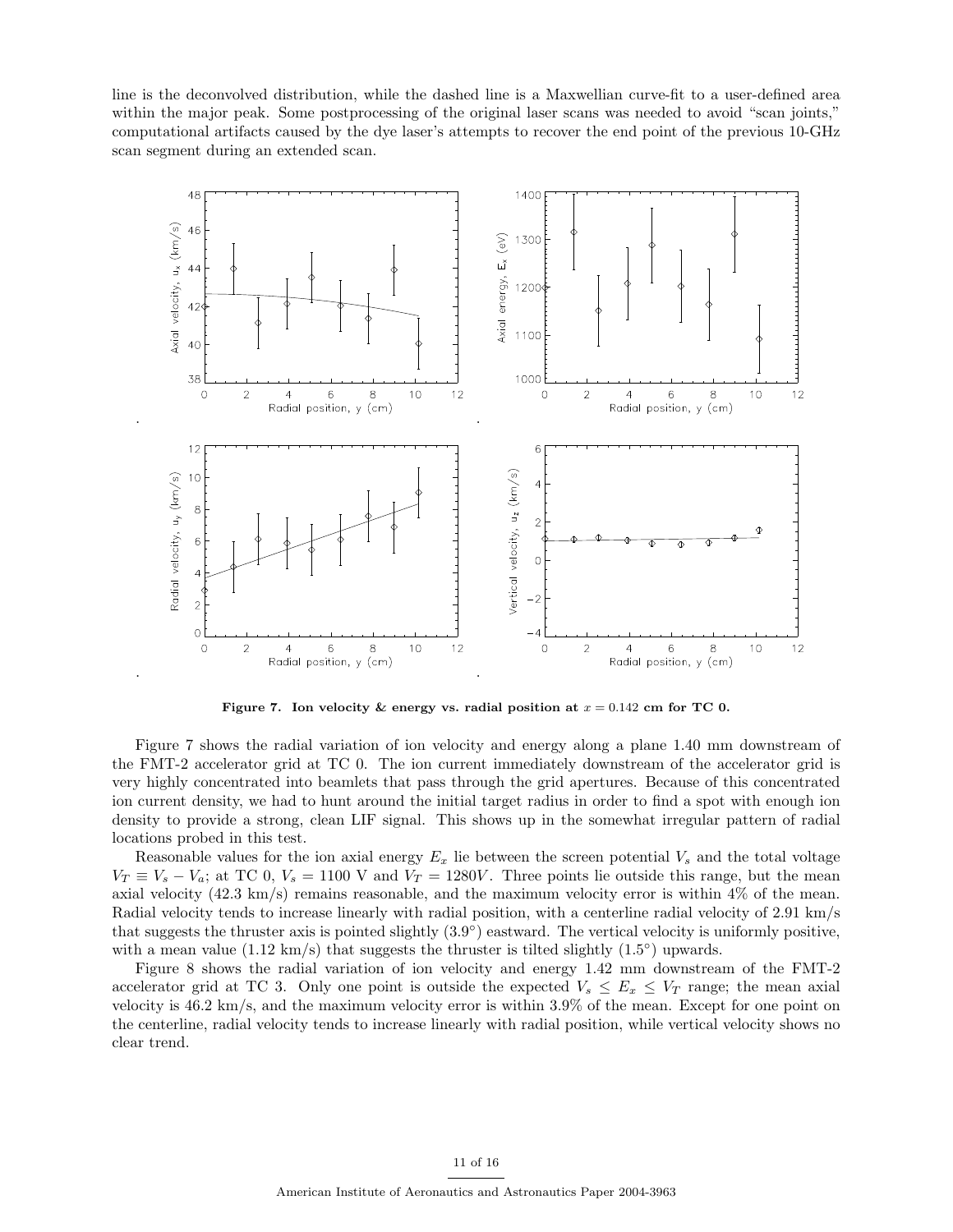

Figure 8. Ion velocity & energy vs. radial position at  $x = 0.142$  cm for TC 3.

#### B. Radial sweeps, 5 cm downstream

Figure 9 shows the radial variation of ion axial velocity and energy along a plane 5.090 cm downstream of the FMT-2 accelerator grid at TC 1. Screen potential at this condition is 1429 V, while the total voltage is 1670 V. Ion axial energies for all but one point lie in the range  $V_s \le E_x \le V_T$  at this condition, with a mean axial velocity of 47.5 km/s and a maximum velocity error within 6.1% of the mean. Radial velocity again tends to increase linearly with radial position, with a centerline radial velocity that suggests the thruster axis is pointed still more sharply  $(6.5^{\circ})$  eastward and a maximum beam divergence of 3.3<sup>°</sup> at the outermost radius. Likewise, the vertical velocity is again uniformly positive, with a mean value  $(1.07 \text{ km/s})$  that suggests the thruster is tilted slightly  $(1.3^{\circ})$  upwards.

Figure 10 shows the radial variation of ion axial velocity and energy 5.10 cm downstream of the FMT-2 accelerator grid at TC 3. Screen potential at this condition is 1325 V, while the total voltage is 1570 V. Ion axial energies overlap both sides of the range  $V_s \leq E_x \leq V_T$  at this condition. This anomalous ion energy spread can be explained by extremely noisy velocity distributions, making any bulk velocity predictions highly suspect for these data points.

#### C. Axial sweep

Figure 11 shows the axial variation of ion velocity and energy along the FMT-2 centerline at TC 2. Screen potential at this condition is 1102 V, while the total voltage is 1282 V. Ion axial energies for all but one point lie in the range  $V_s \le E_x \le V_T$  at this condition, with a mean axial velocity of 41.2 km/s and a maximum velocity error within 5.0% of the mean. Both axial velocity and energy fall off with axial distance more-or-less linearly with  $\ln(x)$ . Both radial and vertical velocities are uniformly positive. The mean centerline radial velocity  $(3.66 \text{ km/s})$  suggests a  $5.1^{\circ}$  eastward misalignment of the thruster axis, while the mean vertical velocity  $(0.31 \text{ km/s})$  suggests a mere  $0.43^\circ$  upwards tilt.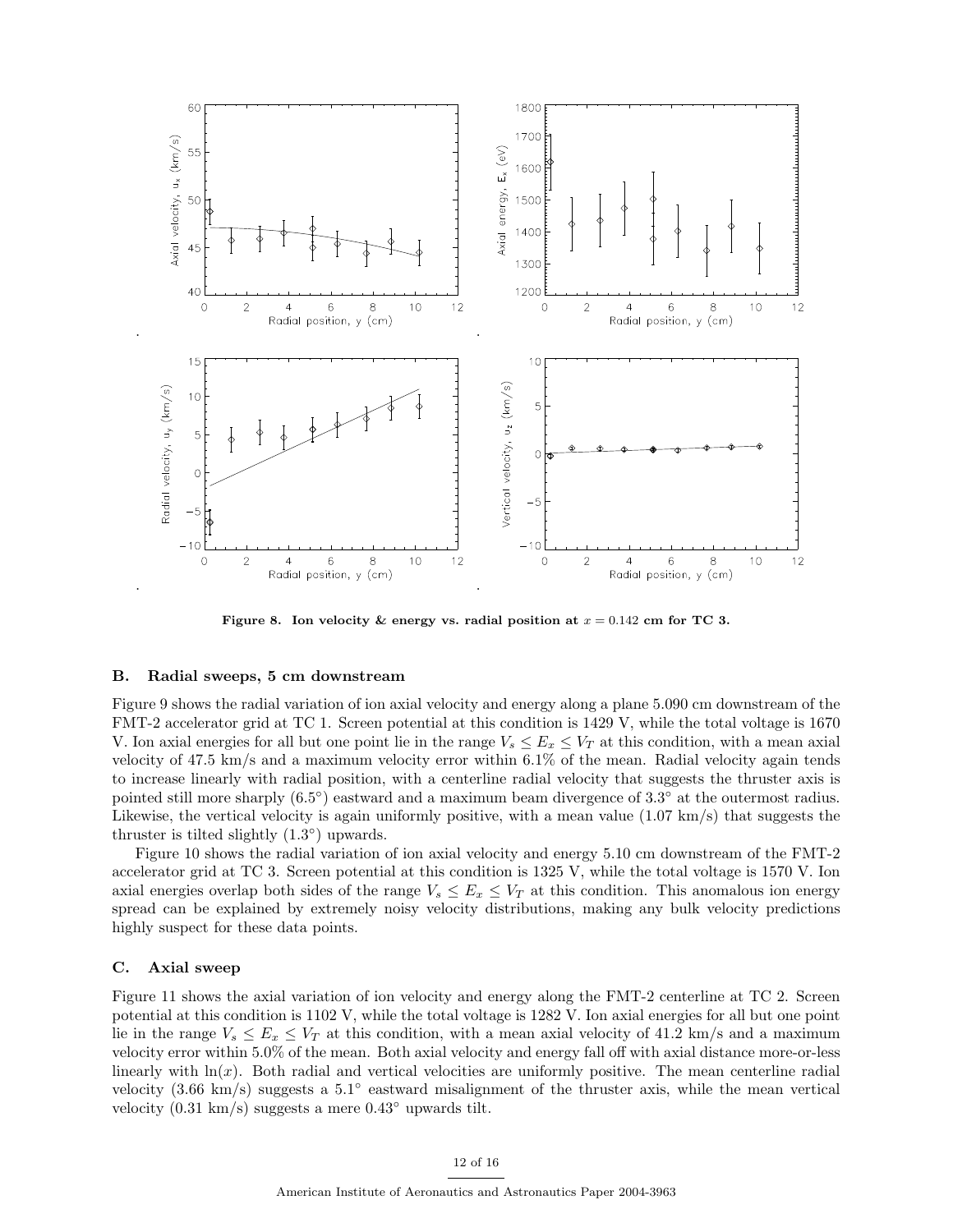

Figure 9. Ion velocity & energy vs. radial position at  $x = 5.090$  cm for TC 1.



Figure 10. Ion velocity & energy vs. radial position at  $x = 5.100$  cm for TC 3.

13 of 16

American Institute of Aeronautics and Astronautics Paper 2004-3963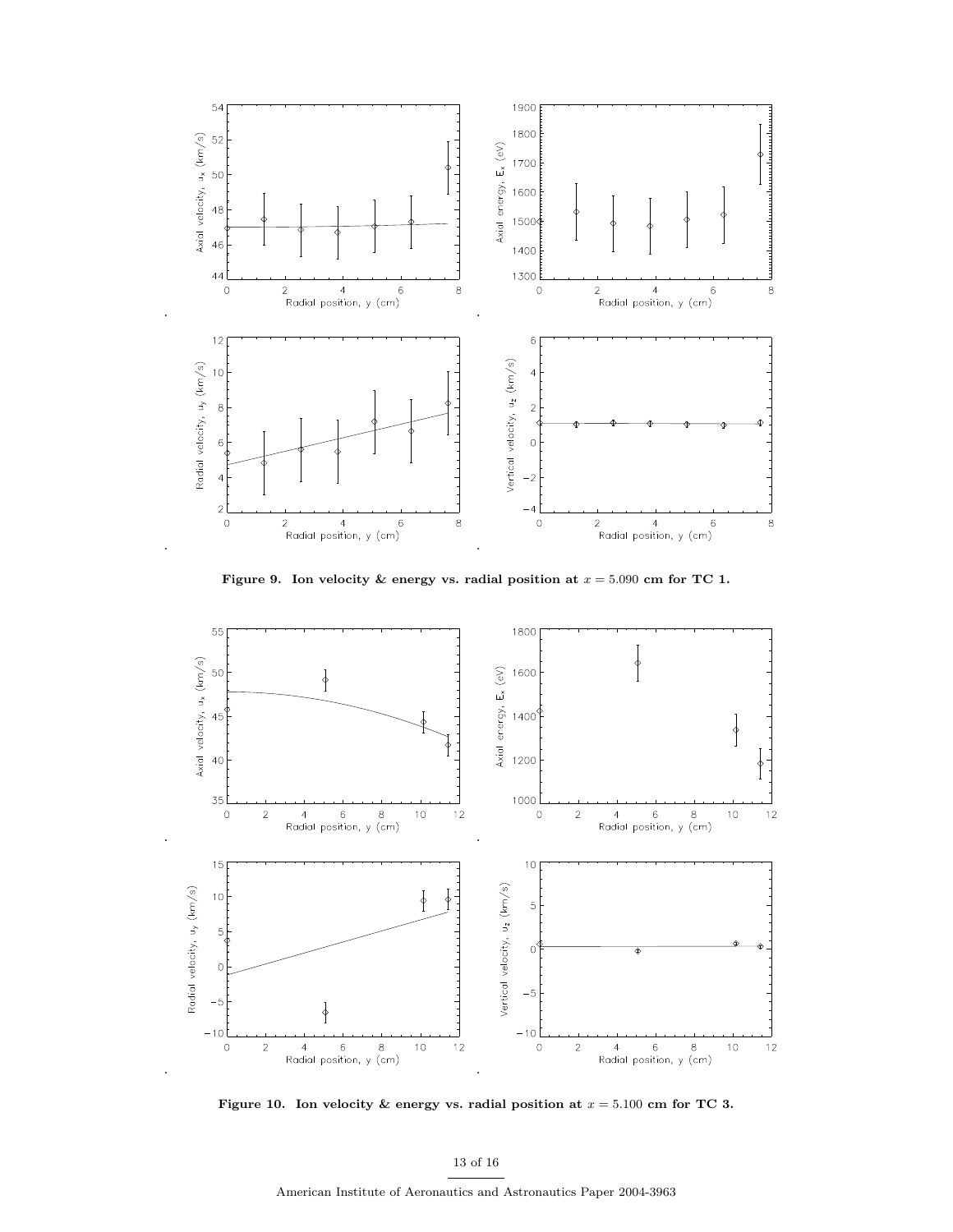

Figure 11. Ion velocity & energy vs. axial position at  $y = 0.000$  cm for TC 2.

# V. Conclusions

This study is, to the best of our knowledge, the first set of Xe II LIF velocimetry measurements made downstream of an ion thruster. The highly-concentrated nature of the beamlets immediately downstream of the accelerator grid makes extreme near-field LIF at a regular series of radial positions difficult; getting a good overlap between the interrogation volume and a beamlet requires a bit of searching around the desired values. The LIF spectrums' signal-to-noise ratios (SNRs) quickly diminish with increasing radial distance, but the overall beam is so well collimated that the SNR is still quite good at the translation table's limit of axial travel.

Radial profiles of radial velocity showed a strongly increasing beam divergence with radial position. This is readily explained as an consequence of the grid design. Soulas<sup>42</sup> points out that the apertures of the NSTAR screen and accelerator grids were designed to be aligned throughout the grids radius, with no beamlet steering to collimate the beam. As a result, beamlets are directed normal to the dished surface of the grids.

With the exception of a few anomalous points taken at unstable operating conditions, axial ion energies remained within a range between the screen potential potential  $V_s$  and the total voltage  $V_T$ . Ideally, we should have seen ion energies dropping from  $V_T$  to a value near  $V_s$  at a clearly identifiable neutralization plane. Axial velocity trends, though, remain obscured by the large axial velocity uncertainty. Though we have previously shown that direct measurement of axial velocities by axial-injection LIF can provide velocity measurements with less than  $2\%$  precision error,<sup>27</sup> the small interrogation angles required by the off-axis multiplex method drive the axial velocity error up to 20%. As a result, we were unable to identify the FMT-2 neutralization plane in this study. Future axial-injection LIF experiments in the FMT plume may have better success.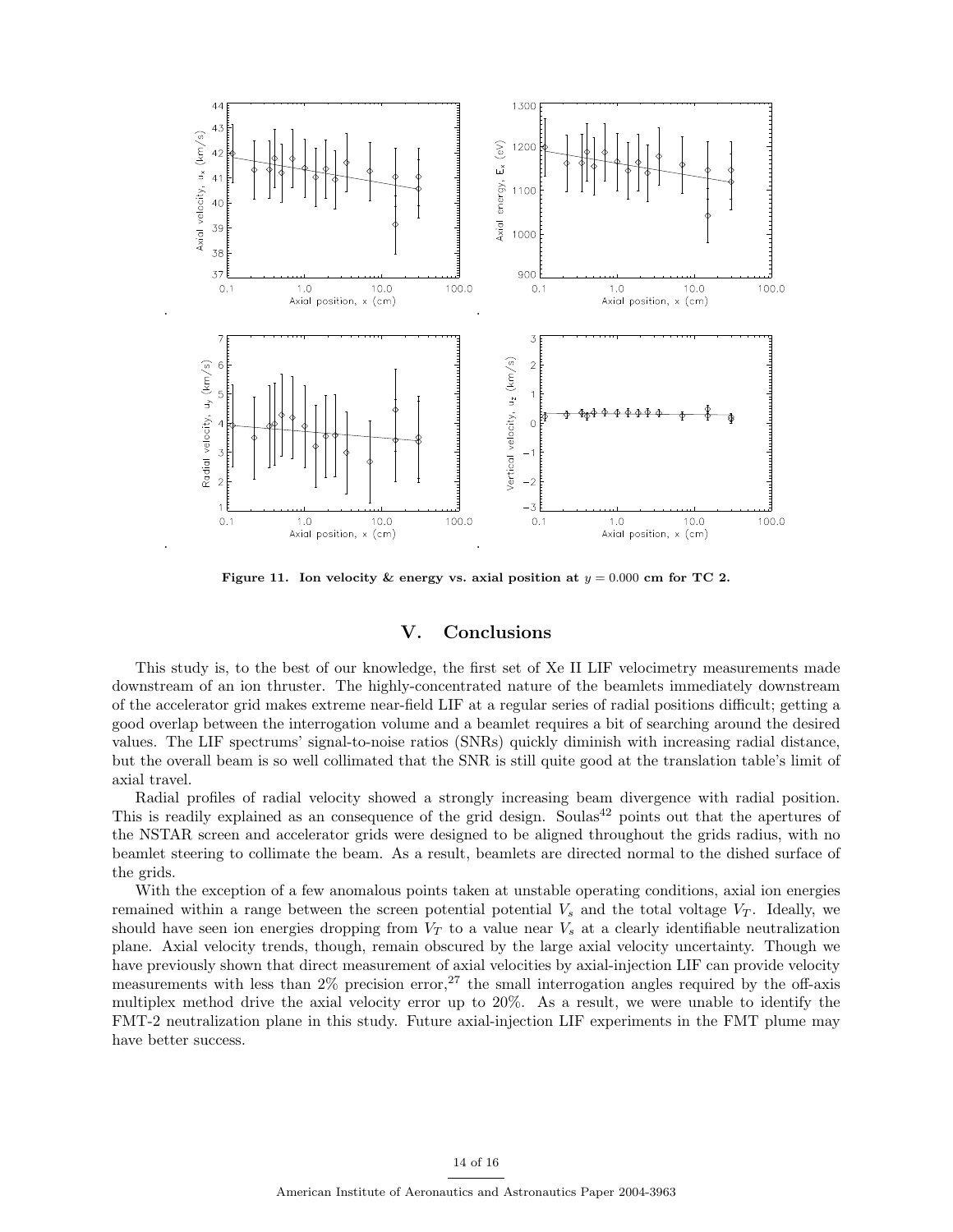# VI. Acknowledgements

This research was supported by the Air Force Office of Scientific Research grants F49620-00-1-0201 and F49620-01-1-0061 (Dr. Mitat Birkan is the contract monitor for both). D.A.H. acknowledges support from the NASA Glenn Research Center via Grant NAG3-2216, monitored by J. Sovey and M. Domonkos. The authors are greatly appreciative of this support.

We would also like to thank the graduate and undergraduate students at PEPL for their assistance in experimental setup and operation, and the Department's technical support staff for their aid with facility repairs and modifications.

# References

 $1^{\text{M}}$ . Zimmerman and R. B. Miles. "Hypersonic-helium-flowfield measurements with the resonant Doppler velocimeter." Applied Physics Letters 37(1980), 885-887.

 $2D$ . A. Erwin, G. C. Pham-Van-Diep and W. D. Dieninger. "Laser-induced fluorescence measurements of flow velocity in high-power arcjet thruster plumes." AIAA Journal 29(1991), 1298-1303.

<sup>3</sup>J. G. Liebeskind, R. K. Hanson and M. K. Cappelli. "Velocity measurements in a hydrogen arcjet using LIF." In Proceedings of the 24th AIAA Plasmadynamics and Lasers Conference. AIAA-91-2112, June 1991.

<sup>4</sup>J. G. Liebeskind, D. H. Manzella, C. R. Ruthling, R. K. Hanson and M. K. Cappelli. "Optical diagnostics of a low power hydrogen arcjet." In Proceedings of the 22nd International Electric Propulsion Conference. IEPC-91-091, October 1991.

<sup>5</sup>J. G. Liebeskind, R. K. Hanson and M. K. Cappelli. "LIF measurements of species velocities in an arcjet plume." In Proceedings of the 22nd International Electric Propulsion Conference. IEPC-91-091, October 1991.

 $6J$ . G. Liebeskind, R. K. Hanson and M. K. Cappelli. "LIF of atomic H in an arcjet thruster." In Proceedings of the 30th AIAA Aerospace Sciences Meeting. AIAA-92-0678, January 1992.

<sup>7</sup>J. G. Liebeskind, R. K. Hanson and M. K. Cappelli. "Flow diagnostics of an arcjet using laser-induced fluorescence." In Proceedings of the 28th Joint Propulsion Conference. AIAA-92-3243, July 1992.

<sup>8</sup>J. G. Liebeskind, R. K. Hanson and M. K. Cappelli. "Laser-induced fluorescence diagnostic for temperature and velocity measurements in a hydrogen arcjet plume." Applied Optics 32(1993) 6117-6127.

 $9D.$  Keefer et al. "Multiplexed laser induced fluorescence and non-equilibrium processes in arcjets." In Proceedings of the 25th AIAA Plasmadynamics and Lasers Conference. AIAA-94-2656, July 1992.

 $10C$ . J. Gaeta, R. S. Turley, J. N. Matossian, J. R. Beattie and W. S. Williamson. "Plasma erosion rate diagnostics using laser-induced fluorescence." Review of Scientific Instruments 63(1992) 3090-3095.

 $11$ C. J. Gaeta, J. N. Matossian, R. S. Turley, J. R. Beattie, J. D. Williams and W. S. Williamson. "Erosion rate diagnostics in ion thrusters using laser-induced fluorescence." Journal of Propulsion and Power 9(1993) 369-376.

 $12D$ . H. Manzella. "Stationary plasma thruster ion velocity distribution." In Proceedings of the 30th Joint Propulsion Conference. AIAA-94-3141, June 1994.

<sup>13</sup> Hargus, W.A. and M.A. Cappelli, "Interior and exterior laser-induced fluorescence and plasma potential measurements on a laboratory Hall thruster," 35th Joint Propulsion Conference, AIAA-99-2721, June 1999.

 $14E$ . J. Beiting and J. E. Pollard. "Measurements of xenon ion velocities of the SPT-140 using laser induced fluorescence." In Proceedings of the 3rd International Conference on Spacecraft Propulsion. ESA-SP-465, Oct 2000, 789-797.

<sup>15</sup>W. A. Hargus Jr and M. A. Cappelli. "Laser-induced fluorescence measurements of velocity within a Hall discharge." Applied Physics B B72(2001) 961-969.

 $16$ W. A. Hargus Jr. Investigation of the plasma acceleration mechanism within a coaxial Hall thruster. Ph.D. dissertation, Dept. of Mechanical Engineering, Stanford University, March 2001.

<sup>17</sup>N. Dorval, J. Bonnet, J. P. Marque and D. Pigache. "Laser induced fluorescence measurements in xenon plasma thrusters." In Proceedings of the 3rd International Conference on Spacecraft Propulsion. ESA-SP-465, Oct 2000, 797-805. Quoted in.<sup>18</sup>

<sup>18</sup>N. Dorval, J. Bonnet, J. P. Marque, E. Rosencher, S. Chable, F. Rogier and P. Lasgorciex. "Determination of the ionization and acceleration zones in a stationary plasma thruster by optical spectroscopy study: Experiments and model." Journal of Applied Physics 91(2002) 4811-4817.

<sup>19</sup>R. J. Cedolin, W. A. Hargus, P. V. Storm, R. K. Hanson and M. K. Cappelli. "Laser-induced fluorescence study of a xenon Hall thruster." In Proceedings of the 33rd Joint Propulsion Conference. AIAA-97-3053, July 1997.

 $^{20}R$ . J. Cedolin, W. A. Hargus, P. V. Storm, R. K. Hanson and M. K. Cappelli. "Laser-induced fluorescence study of a xenon Hall thruster." Applied Physics B 65(1997) 459-469.

 $^{21}$ R. J. Cedolin. Laser-induced fluorescence diagnostics of xenon plasmas. Ph.D. dissertation, Dept. of Mechanical Engineering, Stanford University, June 1997.

 $^{22}$ D. Keefer. "Multiplexed LIF and Langmuir probe diagnostic measurements in the TAL D-55 thruster." In *Proceedings* of the 35th Joint Propulsion Conference. AIAA-99-2425, June, 1999.

<sup>23</sup>G. J. Williams Jr., T. B. Smith, F. S. Gulczinski III, B. E. Beal, A. D. Gallimore, and R. P. Drake. "Laser induced fluorescence measurement of ion velocities in the plume of a Hall effect thruster." In Proceedings of the 35th Joint Propulsion Conference. AIAA-99-2424, June 1999.

<sup>24</sup>G. J. Williams Jr., T. B. Smith, M. T. Domonkos, K. J. Shand, A. D. Gallimore and R. P. Drake. "Laser induced fluorescence measurement of ion emitted from hollow cathode." In Proceedings of the 35th Joint Propulsion Conference. AIAA-99-2862, June 1999.